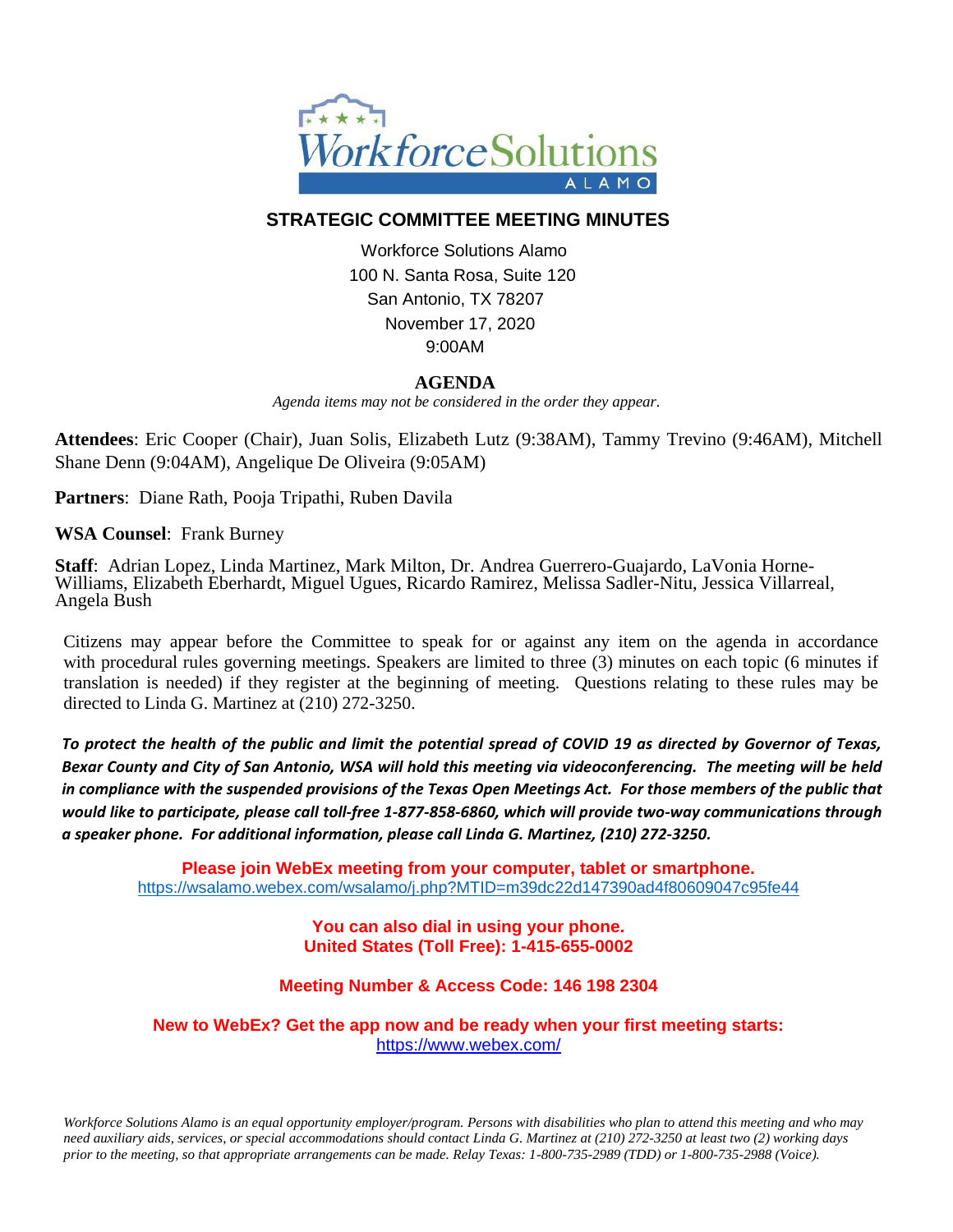**During the Public Comments portion of the meeting (Agenda Item 3), the Public may type their name into the chat box or unmute themselves and state their name. The meeting host will call each member of the public for comments, in the order their names were submitted.**

- I. CALL TO ORDER AND DETERMINE QUORUM **At 9:00 a.m., Chair Cooper called the meeting to order. The roll was called, and a quorum was declared present.**
- II. ROLL CALL Presenter: Mr. Eric Cooper, Chair
- III. PUBLIC COMMENT Presenter: Mr. Eric Cooper Chair **No Public Comment**
- IV. DECLARATIONS OF CONFLICT OF INTEREST Presenter: Mr. Eric Cooper, Chair **No declarations of interest**
- V. LOCAL PLAN DISCUSSION AND POSSIBLE ACTION Presenter: Mr. Adrian Lopez, CEO and Dr. Andrea Guajardo, CIO
	- Dr. Guajardo provided an update on the development of the local plan and strategies for the creation of a systems approach to serving jobseekers and employers.
		- Workforce Solutions Alamo has established domains to be addressed in the Local Plan and begun the development of a mixed-methods, iterative actionresearch methodology to assess economic and workforce priorities among stakeholders from each of the counties in the Alamo region.
			- o Methodology:
				- Quantitative data analysis to define the scope of the Sector-based Partnership Model for workforce development in the WSA 13 county region. Participants in the model include institutions of higher education, adult basic education, K-12, economic development organizations, human services organizations as well as private industry and their associated supply chains and infrastructure.
				- Qualitative data collection in the form of survey tools and focus groups from among stakeholder groups in each county in the WSA 13-county service area.
		- The Workforce Innovation and Opportunity Act (WIOA) requires Local Workforce Development Boards to develop a comprehensive four-year plan (Local Plan). The plan is required to be modified every two-years.
		- The Local Plan has been developed in accordance with quidelines issued by Texas Workforce Commission (TWC).
		- Public comment period with three public hearings TBD in January 2021. The plan shall be approved by the WSA Board and the Committee of Six (1/27)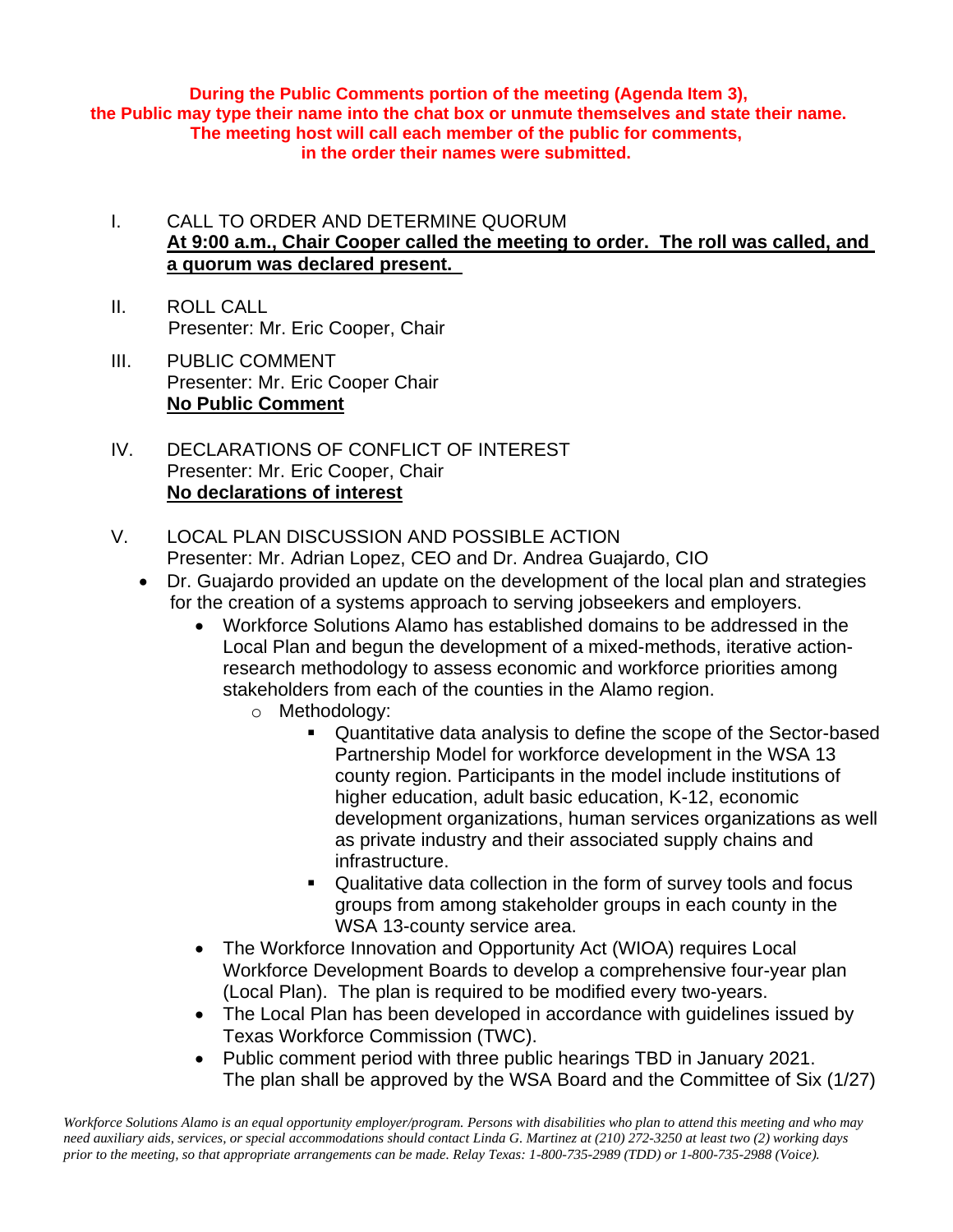and its respective bodies (City of SA, Bexar County, Rural Judges), and is due to TWC on or before March 1, 2021.

- TWC Goals Strategic Plan 2021-2025:
	- Support a Workforce System that allows employers and workers to achieve and sustain economic prosperity.
	- Promote employers' access to the talent and abilities of individuals with a disability. Accommodate such workers in the workplace and assist with maintaining and advancing their careers successfully
	- Prepare individuals for employment by supporting education and training that equips individuals with in-demand skills as identified by employers
	- Accelerate employment pathways for veterans, service members and their spouses as they transition to civilian occupations in Texas
	- Fostering systems that enhance early education, support strong families, advance the growth of the at-risk workforce to accelerate their employment opportunities, and help support personal and family stability.
- Dr. Guajardo also provided the ongoing evaluation updates of historical data for programs and initiatives for the 2021-2024 Local Plan; implementation of survey to solicit feedback from rural counties.
- Mr. Solis commented is to invest in people and look at that initiative as helping guide them. The Local Plan is not just for ourselves but the whole region and it's an initiative that is important.
- Chair Cooper recommended the Local Plan be created as a one-page document, infographic and encourage all committees to reflect on it.
- CEO Lopez's recommendation is to develop a one-page document listing the strategies, TWC collective strategies and those from larger boards that are similar to WSA and list out the goals side by side. This can be sent out the whole Board and request feedback on what they believe should be the priorities.
- VI. PROCUREMENT UPDATE DISCUSSION AND POSSIBLE ACTION Presenter: LaVonia Horne-Williams, Procurement Director
	- a. Floresville Location
		- Mrs. Horne-Williams stated the Floresville Workforce Center lease is due to expire on December 31, 2020. We are in the process of assessing whether, or not we want to stay at this current location or if we are going to find a new location. WSA has engaged the commercial real estate agent to conduct a market study to determine next steps. Two specific things that we need for the space is to ensure the area is sufficient for the time period or the lease. The other item that staff have expressed is that there be a separate restroom, one for staff and one for the general public. And acquiring a location in a higher traffic area. Currently, customers have difficulties locating the facility.
		- She also stated the lease for the Marbach Workforce Center is due to expire May 31, 2021. We plan to begin the market study for this location next month.
		- Mrs. Horne-Williams also updated the Committee on the current renovation project that was completed and one renovation project underway.
		- The East Houston workforce center location was completed in September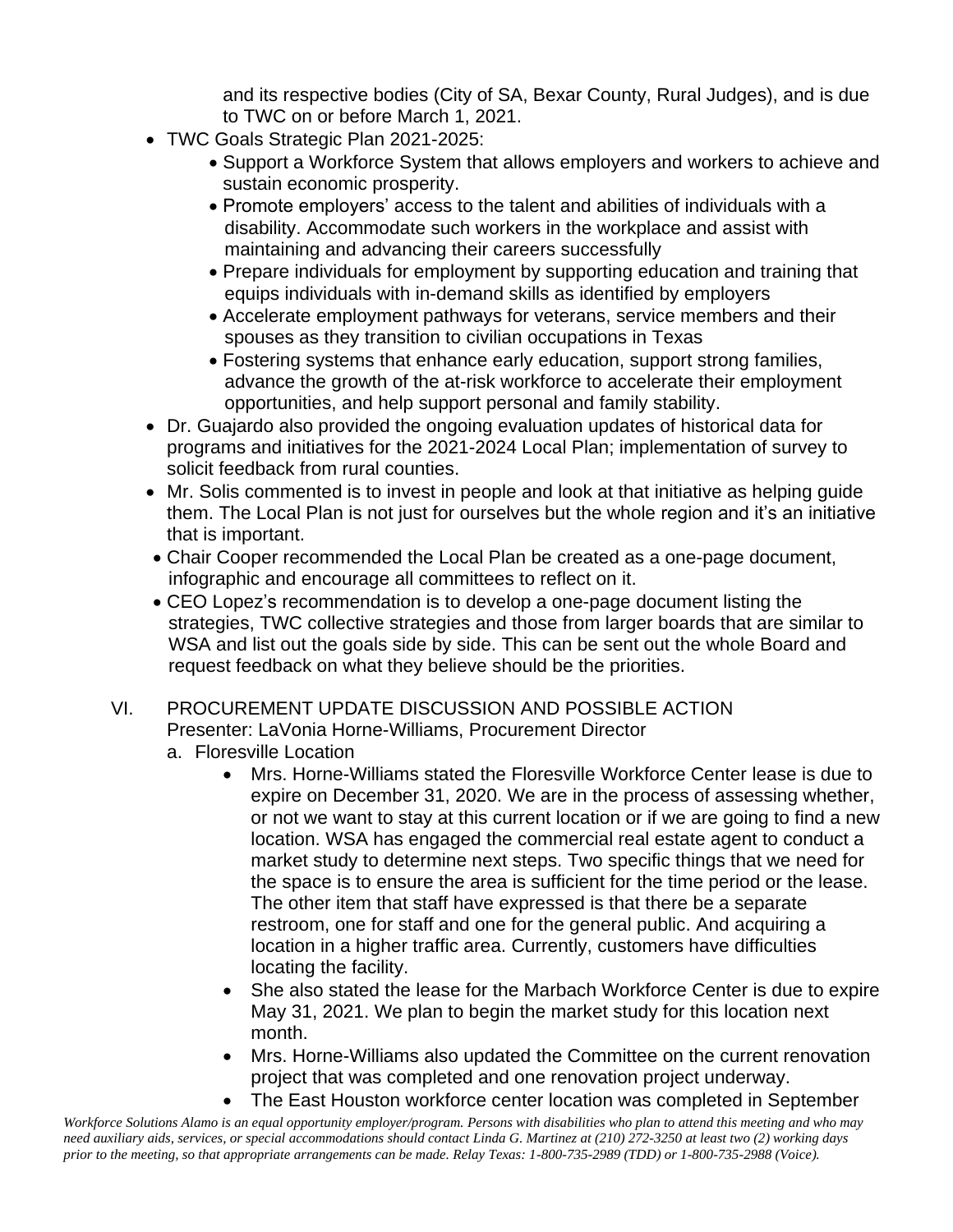2020.

- The Seguin Workforce Center will be completed by late November 2020. The Seguin workforce center was relocated from 1500 E. Court Street to 1411 E. Court Street. As the plan for the re-opening of both workforce centers, Procurement has purchased all the necessary PPE and will coordinate installation at both workforce centers.
- Chair Cooper asked if this was her recommendation.
- Mrs. Horne-Williams stated it is not her recommendation. However, she is requesting additional time to locate the appropriate space to meet the foot traffic, public and staff needs.
- Mr. Solis asked if there were any other lease contracts that were coming up for renewal.
- Mrs. Horne-Williams replied, "Yes, Marbach location will be coming up May 2021. And the commercial agent is already looking at other locations. We will be moving from Marbach location."
- Chair Cooper stated if there is anything that the Committee can assist with, for example, lease negotiation, etc. **Motion to approve to a month-to-month or a 60-day. 1st motion amended by Tammye Trevino and 2nd by Mr. Juan Solis to provide lease extension not to exceed six months and 20% increase/decrease in rent. Also, allowing Mrs. Horne-Williams to negotiate pricing and**
- VII. CEO REPORT Presenter: Mr. Adrian Lopez, CEO **No report.**
- VIII. CHAIR REPORT Presenter: Mr. Eric Cooper, Chair **No report.**

## IX. Executive Session: **No Executive Session**

**duration. Motion passed.**

Pursuant to Chapter 551 of the Texas Open Meetings Act, the Committee may recess into Executive Session for discussion on any issue for which there is an exception to the Act as set out in section 551.071 et. seq. including, but not limited to, the following:

- a. Government Code §551.072 Discussions Regarding Purchase, Exchange, Lease, or Value of Real Property if Deliberation in an Open Meeting Would Have a Detrimental Effect on the Position of Workforce Solutions Alamo in Negotiations with a Third Party;
- b. Government Code §551.071 All Matters Where Workforce Solutions Alamo Seeks the Advice of its Attorney as Privileged Communications under the Texas Disciplinary Rules of Professional Conduct of the State Bar of Texas:
- c. Pending or Contemplated Litigation; and